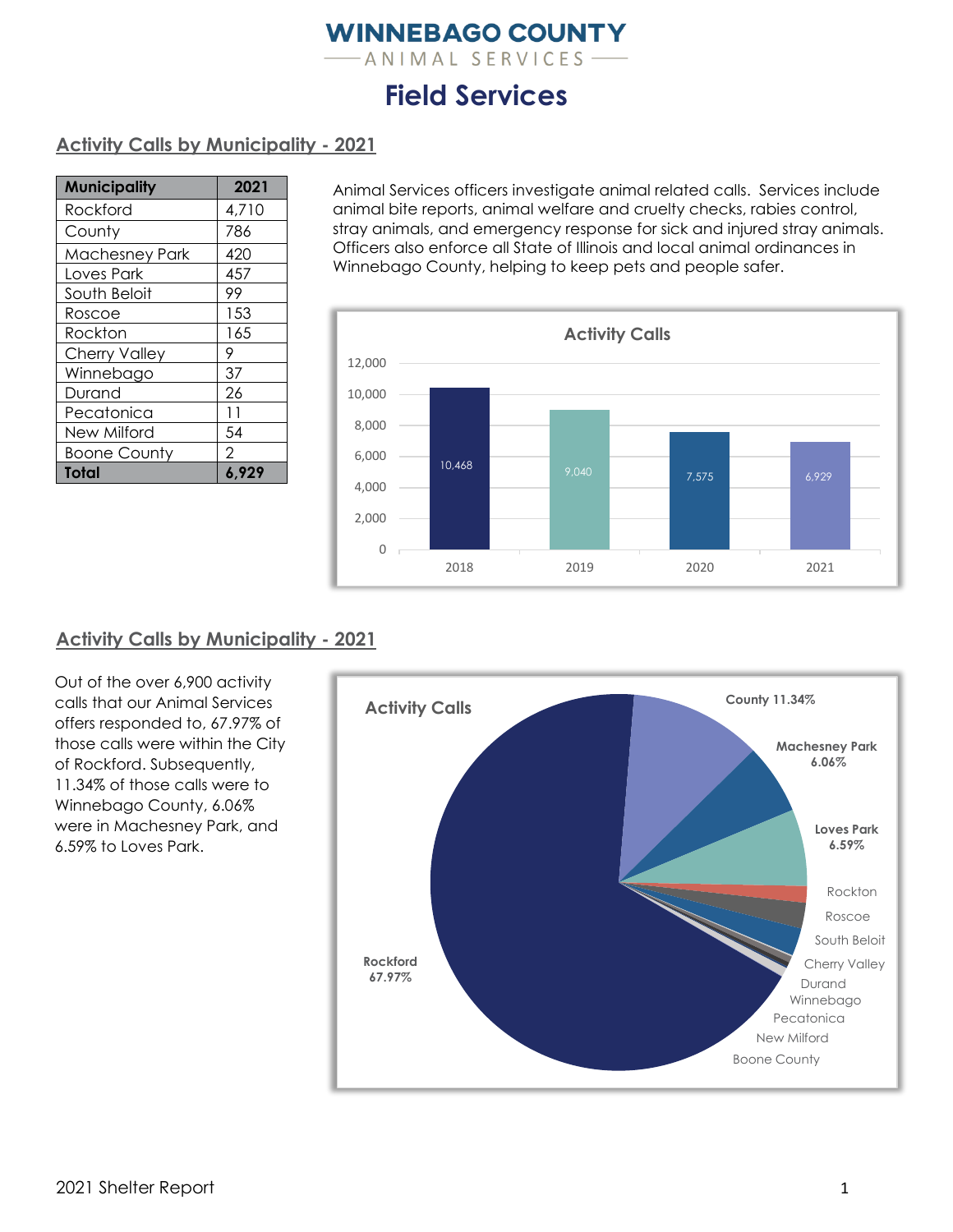ANIMAL SERVICES

#### **Officer Activity**

In 2021, Animal Services Officers handled over 6,900 calls. 34% of the calls were for a stray domestic animal, usually a dog running loose. Investigation for welfare, a bite, or barking made up 32% of calls. "Other" calls included other investigations (e.g. running at large, rabies vaccination/registration, animal fighting) and assisting other agencies (e.g. police, fire departments) or assisting animal owners.

Statistics for 2018-2021 are shown below. There was a significant decrease in the number of calls responded to by Animal Services Officers.





| <b>Activity Call Types</b>   | 2018   | 2019  | 2020  | 2021  |
|------------------------------|--------|-------|-------|-------|
| <b>Stray Domestic Animal</b> | 4,355  | 3,713 | 2,143 | 2,367 |
| Wild Animal                  | 1,122  | 1,041 | 766   | 724   |
| <b>Carcass Removal</b>       | 1,296  | 749   | 381   | 424   |
| Welfare Investigation        | 1,449  | 1,232 | 1,047 | 1,006 |
| <b>Bite Investigation</b>    | 1,280  | 1,349 | 1,213 | 820   |
| <b>Barking Investigation</b> | 483    | 421   | 385   | 358   |
| Other                        | 483    | 535   | 1,640 | 1,230 |
|                              | 10,468 | 9,040 | 7,575 | 6,929 |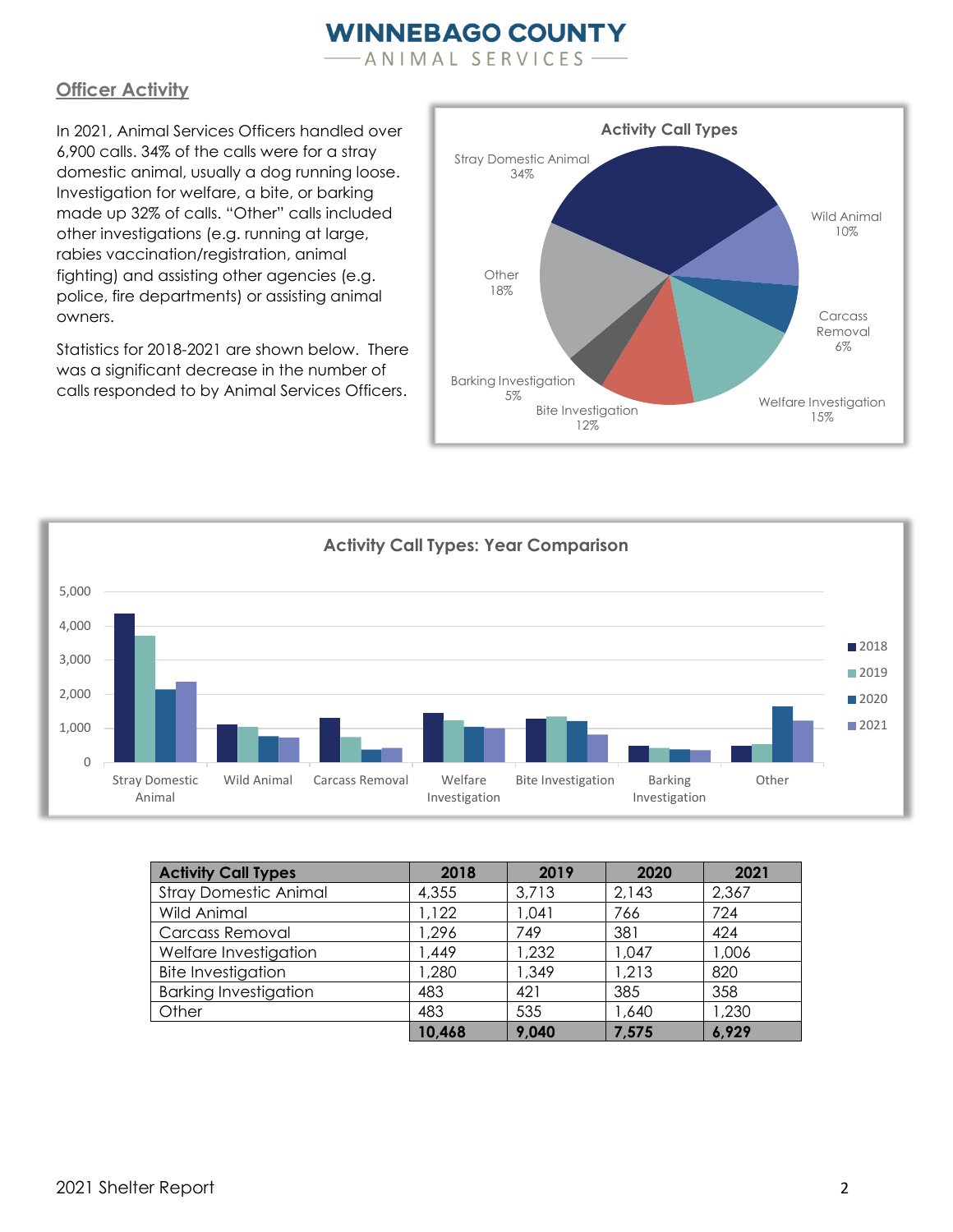ANIMAL SERVICES

Animal Impounded 10%

**Field Service Outcomes**

Animal Gone on Arrival 11% Warning Given 10% Door Card Left 3%

#### **Field Service Outcomes**

Officers responded to 6,929 calls in 2021. There are more outcomes than calls because more than one outcome was recorded for some calls. For example, if an officer impounded a stray dog and left a written warning for the owner, both outcomes, were recorded. The most common outcomes are listed below *(except for citations, which are described in the following section).* Warnings include both verbal and written. Other outcomes not specifically listed include: animal returned to owner, no service needed, unable to catch animal, owner or complainant not home, wild animal relocated, trap set/checked/picked up, and full compliance.



| <b>Field Service Outcomes</b> | 2018   | 2019   | 2020   | 2021   |
|-------------------------------|--------|--------|--------|--------|
| Report Written                | 3.382  | 2.989  | 2.513  | 3.409  |
| Animal Impounded              | 2.642  | 2.178  | 1.436  | 1.863  |
| Animal Gone on Arrival        | 3.041  | 2.436  | 2.343  | 2,005  |
| <b>Warning Given</b>          | 1.940  | 1.720  | 1.406  | 1,840  |
| Door Card Left                | 750    | 742    | 478    | 498    |
| <b>Carcass Removal</b>        | 1.122  | 704    | 340    | 357    |
| Returned to Owner             | 225    | 166    | 117    | 106    |
| <b>Other Disposition</b>      | 4.861  | 4.363  | 3.456  | 5.321  |
|                               | 17.963 | 15.298 | 12.089 | 15.399 |

#### **Citations Issued**

0

200

400

600

800

Officers issued 512 citations in 2021, both in the field and at the shelter. Of those, 186 were for rabies vaccination/registration or Code Hearing Unit "Notice of Animal Violation." The other 326 were "Notice to Appear" citations. The majority of those citations were for a dog running at large (189). Animal Welfare (48) includes Owner's Duties, Animal Cruelty, Aggravated Animal Cruelty and Confinement to Motor Vehicle.

**Citations Issued: Year Comparison**



| <b>Citations Issued</b> | 2018  | 2019 | 2020 | 2021 |
|-------------------------|-------|------|------|------|
| Rabies Vacc/Reg         | 700   | 337  | 157  | 186  |
| Running at Large        | 263   | 195  | 126  | 89   |
| <b>Barking</b>          | 15    |      | o    |      |
| Animal Welfare          | 154   | 86   | 36   | 48   |
| Other                   | 56    |      |      | 84   |
|                         | 1.188 | 648  | 340  | 512  |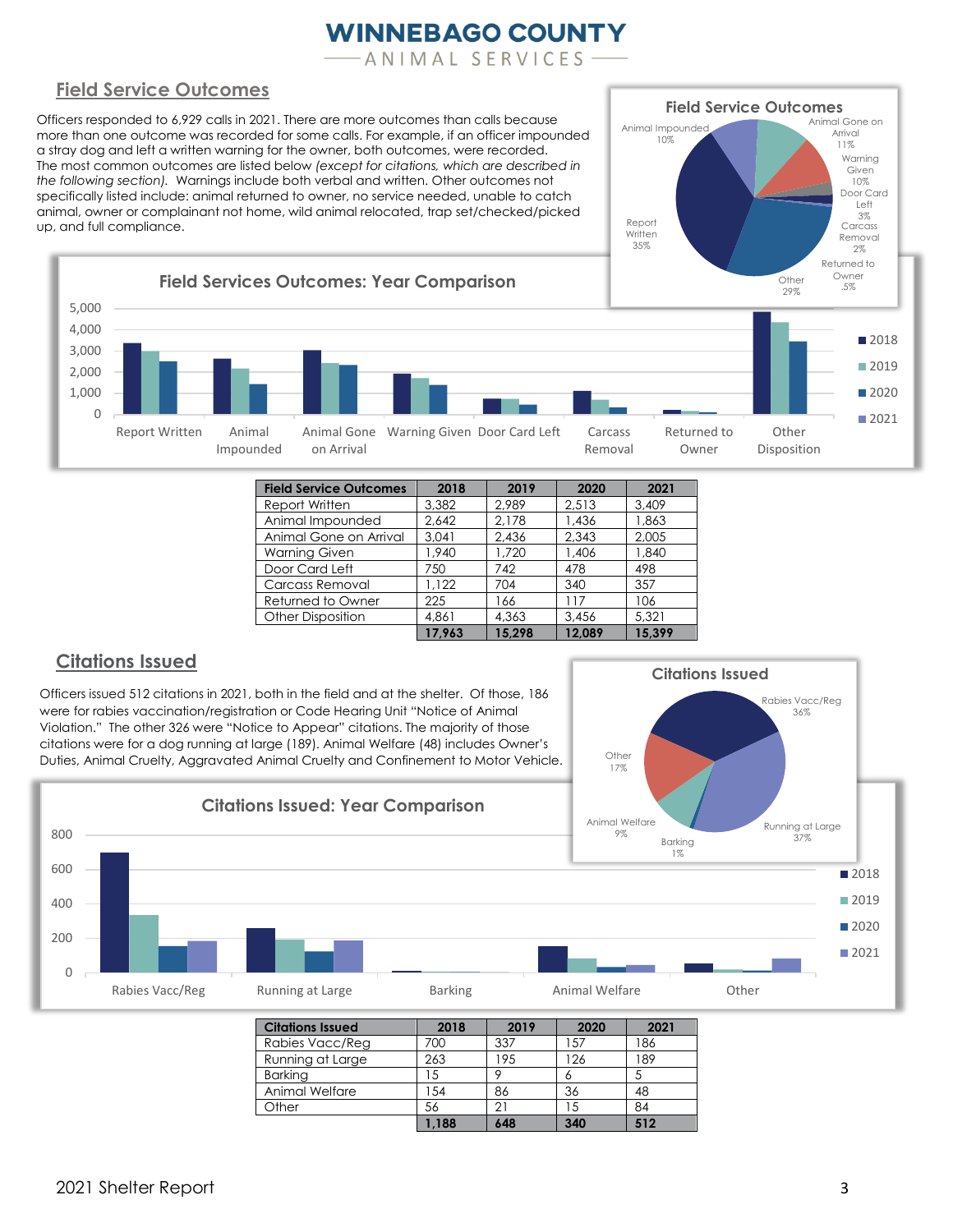ANIMAL SERVICES

Other

**Biting Animal**

#### **Animal Bites**

In 2021, there were 625 animal bites reported to Animal Services. The majority (80%) of the bites were from dogs, with 18% reported from cats. Bites were also reported for 15 other small mammals (2% of bites)



| <b>Animal Bites</b> | 2018 | 2019 | 2020 | 2021 |
|---------------------|------|------|------|------|
| Dog                 | 551  | 568  | 439  | 497  |
| Cat                 | 14   | 133  | 94   | 13   |
| Other               |      | 3 ا  | 8    |      |
|                     | 676  | 714  | 541  | 625  |

#### **Animal Rabies Testing**

70

There were 50 animals sent to an Illinois Department of Public Health (IDPH) lab and the University of Illinois for rabies testing. The animals tested were dogs (2), bats (29), cats (5) and (14) other small mammals.

Reasons for testing include a human bitten by an animal, a domestic animal exposure to a wild animal, or a human possibly exposed to a wild animal (primarily bats in homes).







| <b>Animals Tested for Rabies</b> | 2018 | 2019 | 2020 | 2021 |
|----------------------------------|------|------|------|------|
| Dog                              | 20   | '8   |      |      |
| Bat                              | 6    |      | 46   |      |
| Cat                              |      | C    |      |      |
| Other                            |      |      |      |      |
|                                  | 119  | 86   |      | 50   |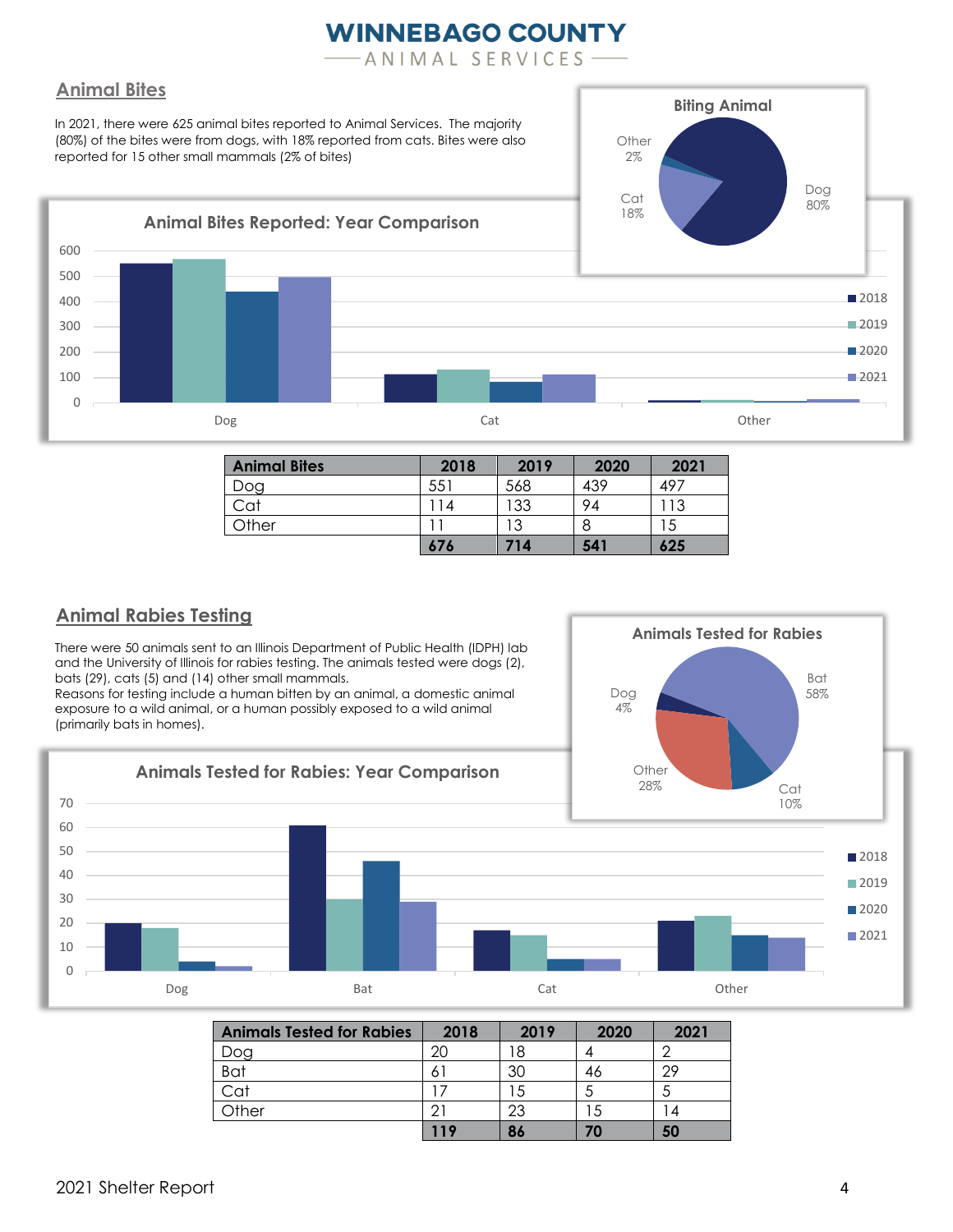2021 Shelter Report 5

#### **Kennel Visitors**

Sign-in records show that over 11,600 people visited the shelter kennel areas in 2021. Most of the visitors indicated they were looking for a pet to adopt or trying to find their missing pet.

#### **Pet Registrations**

In 2021, there were 46,831 tags sold within Winnebago County. 25% of the registrations were for cats and 75% were for dogs. Registrations were done at the shelter or area veterinary clinics.

Registrations were down in 2021 with 4,989 fewer registration tags sold in 2021 than the year prior. Winnebago County pet owners are required to vaccinate and register all owned cats and dogs.

#### **Animals Impounded**

During 2021, 4,676 animals were impounded. Of the 4,676 animals impounded, 36% were dogs, 52% cats, and 7% were wildlife. Other impounds (3%) were other pets, primarily guinea pigs, domestic rabbits, domestic birds and chickens.



Other 1303 159 89 241 **Total 4,622 4,612 3,717 4,676**

|                | Cat |       | Wildlife |       | Other  |  |  |
|----------------|-----|-------|----------|-------|--------|--|--|
| <b>Species</b> |     | 2018  | 2019     | 2020  | 2021   |  |  |
| Dog            |     | 1,755 | ,861     | ,221  | 571, ا |  |  |
| Cat            |     | 2,026 | 2,143    | 2,087 | 2,457  |  |  |
| Wildlife       |     | 538   | 449      | 320   | 307    |  |  |



**Animal Impounds**

**Cat** 52%

> Dog 36%

Wildlife 7%

> Other 5%

|               | 2018       | 2019      | 2020     | 2021    |
|---------------|------------|-----------|----------|---------|
| <b>Visits</b> | $12.000 +$ | $11,150+$ | $8,150+$ | 11,600+ |

### **WINNEBAGO COUNTY**

ANIMAL SERVICES

# **Shelter and Adoption Services**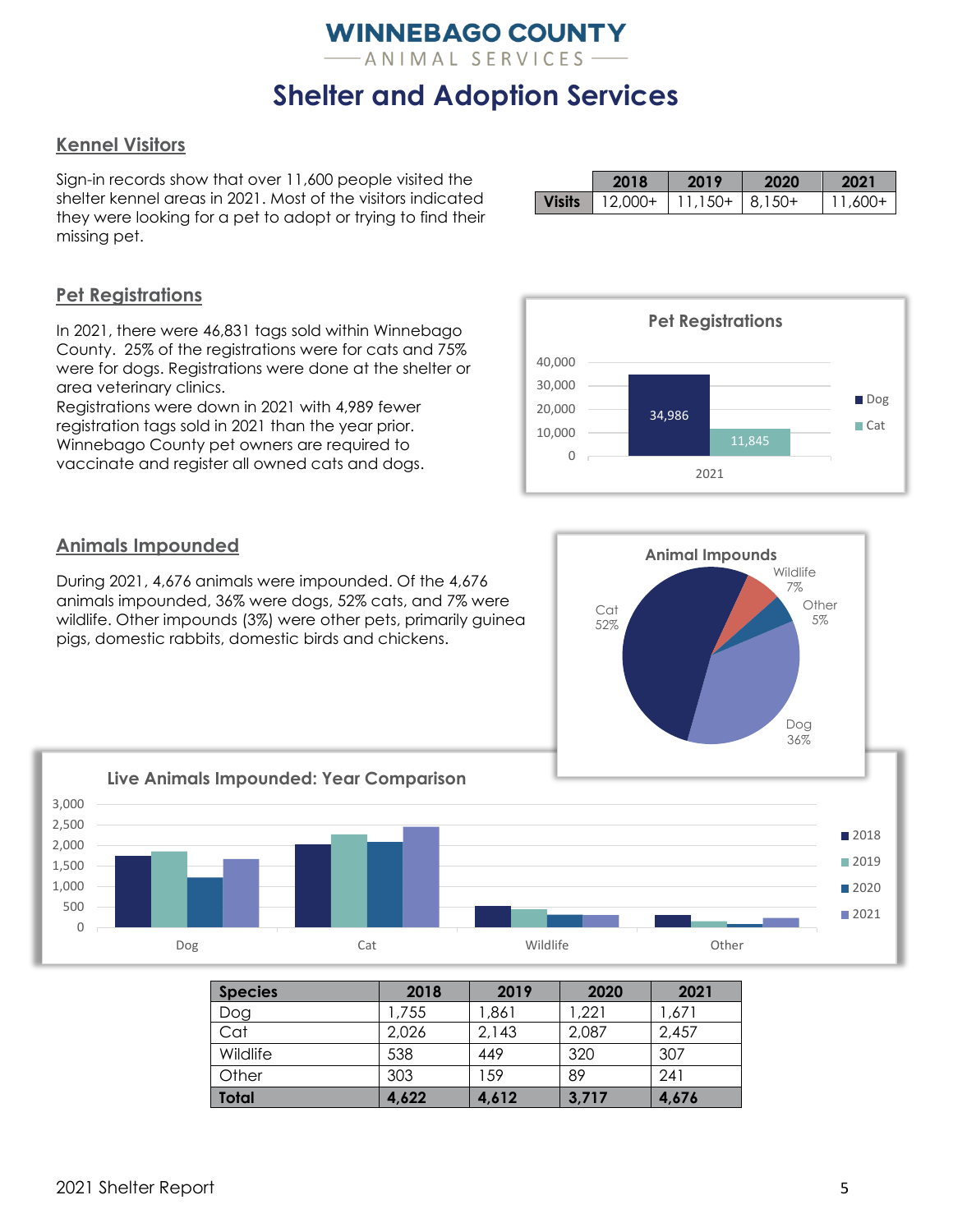ANIMAL SERVICES

#### **Cat Intake by Type**

| <b>Intake Type</b>         | 2018  | 2019  | 2020  | 2021  |
|----------------------------|-------|-------|-------|-------|
| Stray                      | 1,566 | 1,561 | 1,471 | 1,738 |
| <b>Owner Release</b>       | 374   | 382   | 363   | 451   |
| Confiscate/Protective Care | 71    | 75    | 30    | 78    |
| Euthanasia Request         | 15    | O     | 21    | 17    |
| <b>Born in Care</b>        |       | 18    | 10    | 23    |
| Transferred In             |       | 98    | 192   | 150   |
|                            | 2.026 | 2,143 | 2,087 | 2,457 |



#### 0 500 1,000 1,500 2,000 Stray Owner Release Confiscate/Protective Care Euthanasia Request **Canada Contact Contract Cat Intake by Type: Year Comparison** ■2018 ■2019 ■2020 ■2021

#### **Dog Intake by Type**

| <b>Intake Type</b>         | 2018  | 2019  | 2020  | 2021  |
|----------------------------|-------|-------|-------|-------|
| Stray                      | 1,052 | 1,161 | 797   | 1,035 |
| <b>Owner Release</b>       | 425   | 441   | 237   | 373   |
| Confiscate/Protective Care | 224   | 204   | 155   | 226   |
| <b>Euthanasia Request</b>  | 34    | 32    | 27    | 32    |
| <b>Born in Care</b>        |       | 19    |       | 3     |
| Transferred In             |       |       | .5    | 2     |
|                            | 1,755 | 1.861 | 1.221 | 1.671 |



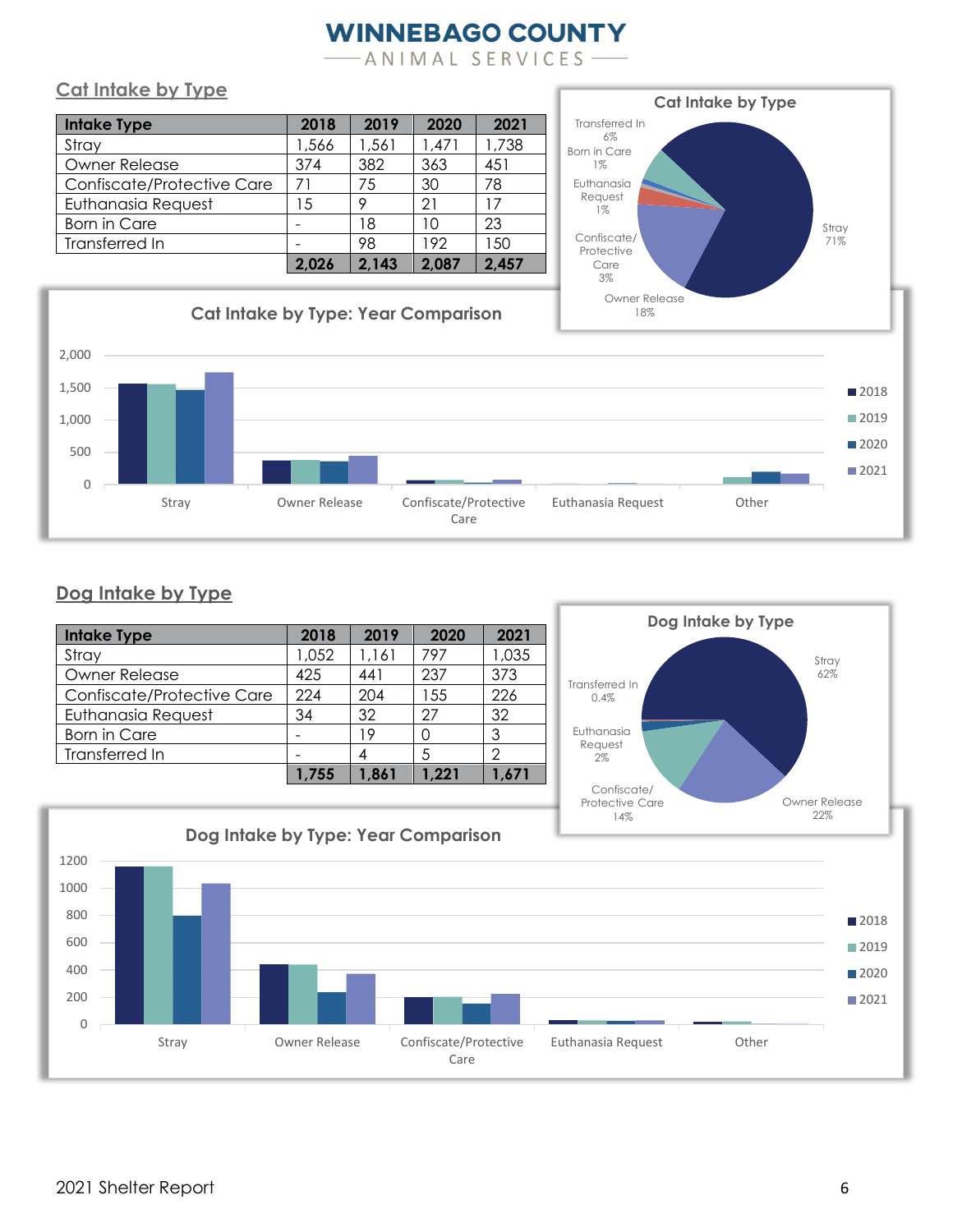ANIMAL SERVICES

#### **Cat Outcome by Type**

| <b>Outcome Type</b> | 2018  | 2019  | 2020  | 2021  |
|---------------------|-------|-------|-------|-------|
| Adoption            | 856   | 1,211 | 1,304 | 1,818 |
| Return to Owner     | 58    | 83    | 32    | 67    |
| Rescue              | 283   | 295   | 170   | 149   |
| <b>RTF</b>          |       | 41    | 58    | 69    |
| Euthanasia          | 784   | 388   | 287   | 214   |
| Died                |       |       | 28    | 53    |
|                     | 1,981 | 2,018 | 1,879 | 2,370 |



#### ,800 <del>- Temperature and the second second second second second second second second second second second second second second second second second second second second second second second second second second second secon</del>  $1,600$  —  $1,400$   $\qquad \qquad$ Feral 1,200  $1,000 -$ 0 200 400 600 800 1,800 Adoption Return to Owner Rescue RTF Euthanasia Died **Cat Outcome by Type: Year Comparison** ■2018 ■2019 ■2020 ■2021

#### **Cat Euthanasia Reason**

|                   |                                           |                |          |      |      | <b>Cat Euthanasia by Reason</b> |  |
|-------------------|-------------------------------------------|----------------|----------|------|------|---------------------------------|--|
|                   | <b>Euthanasia Reason</b>                  | 2018           | 2019     | 2020 | 2021 | Behavior/                       |  |
|                   | Behavior/Temperament/Feral                | 367            | 163      | 126  | 89   | Temperament/                    |  |
| Medical           |                                           | 401            | 213      | 131  | 93   | Feral<br>42%                    |  |
|                   | Euthanasia Request                        | 14             | 12       | 20   | 13   |                                 |  |
| Other             |                                           | $\overline{2}$ | $\Omega$ | 10   | 19   |                                 |  |
|                   |                                           | 784            | 388      | 287  | 214  | Medical                         |  |
|                   |                                           |                |          |      |      | 43%<br>Other<br>9%              |  |
| 400<br>350<br>300 | Cat Euthanasia by Reason: Year Comparison |                |          |      |      | Euthanasia<br>Request<br>6%     |  |
| 250               |                                           |                |          |      |      | ■2018                           |  |
| 200               |                                           |                |          |      |      | $\blacksquare$ 2019             |  |
| 150               |                                           |                |          |      |      | ■2020                           |  |
| 100               |                                           |                |          |      |      | $\blacksquare$ 2021             |  |
|                   |                                           |                |          |      |      |                                 |  |
| 50                |                                           |                |          |      |      |                                 |  |
| $\mathbf 0$       | Behavior/Temperament/Feral                |                | Medical  |      |      | Euthanasia Request<br>Other     |  |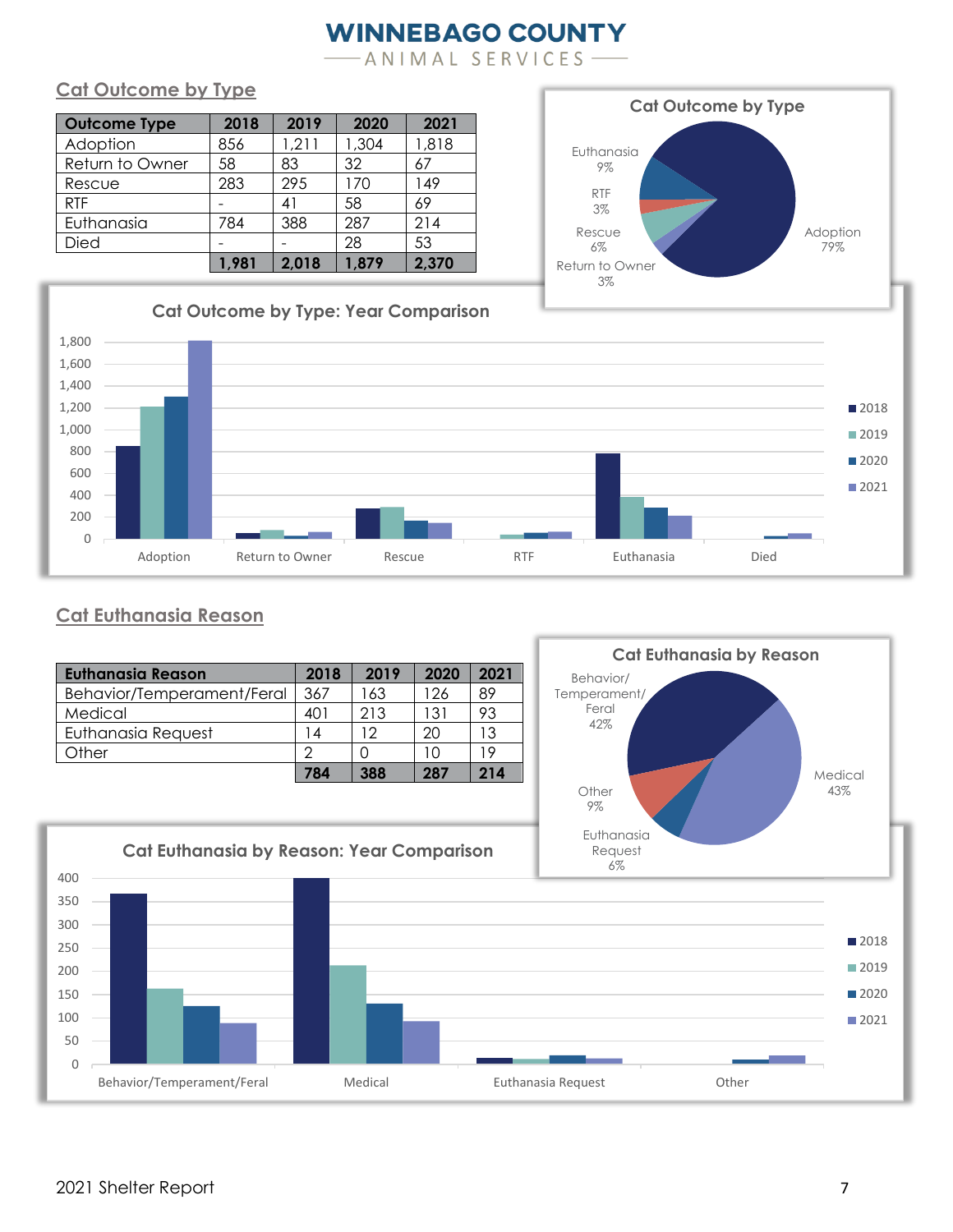ANIMAL SERVICES

### **Dog Outcome by Type**

| <b>Outcome Type</b> | 2018  | 2019  | 2020  | 2021  |
|---------------------|-------|-------|-------|-------|
| Adoption            | 576   | 792   | 416   | 626   |
| Return to Owner     | 643   | 674   | 527   | 708   |
| Rescue              | 156   | 121   | 85    | 76    |
| Euthanasia          | 356   | 223   | 173   | 167   |
| Died                |       |       |       |       |
|                     | 1,731 | 1,810 | 1,203 | 1,586 |





Behavior/Temperament Medical Euthanasia Request Other

#### **Dog Euthanasia Reason**

| <b>Euthanasia Reasons</b> | 2018 | 2019 | 2020 | 2021 |
|---------------------------|------|------|------|------|
| Behavior/Temperament      | 261  | -50  | 122  | 15   |
| Medical                   | 67   | -37  | 23   | 36   |
| <b>Euthanasia Request</b> | 28   | 36   | 28   | 16   |
| Other                     |      |      |      |      |
|                           | 356  | 223  | 173  | 167  |



### **Dog Euthanasia by Reason: Year Comparison**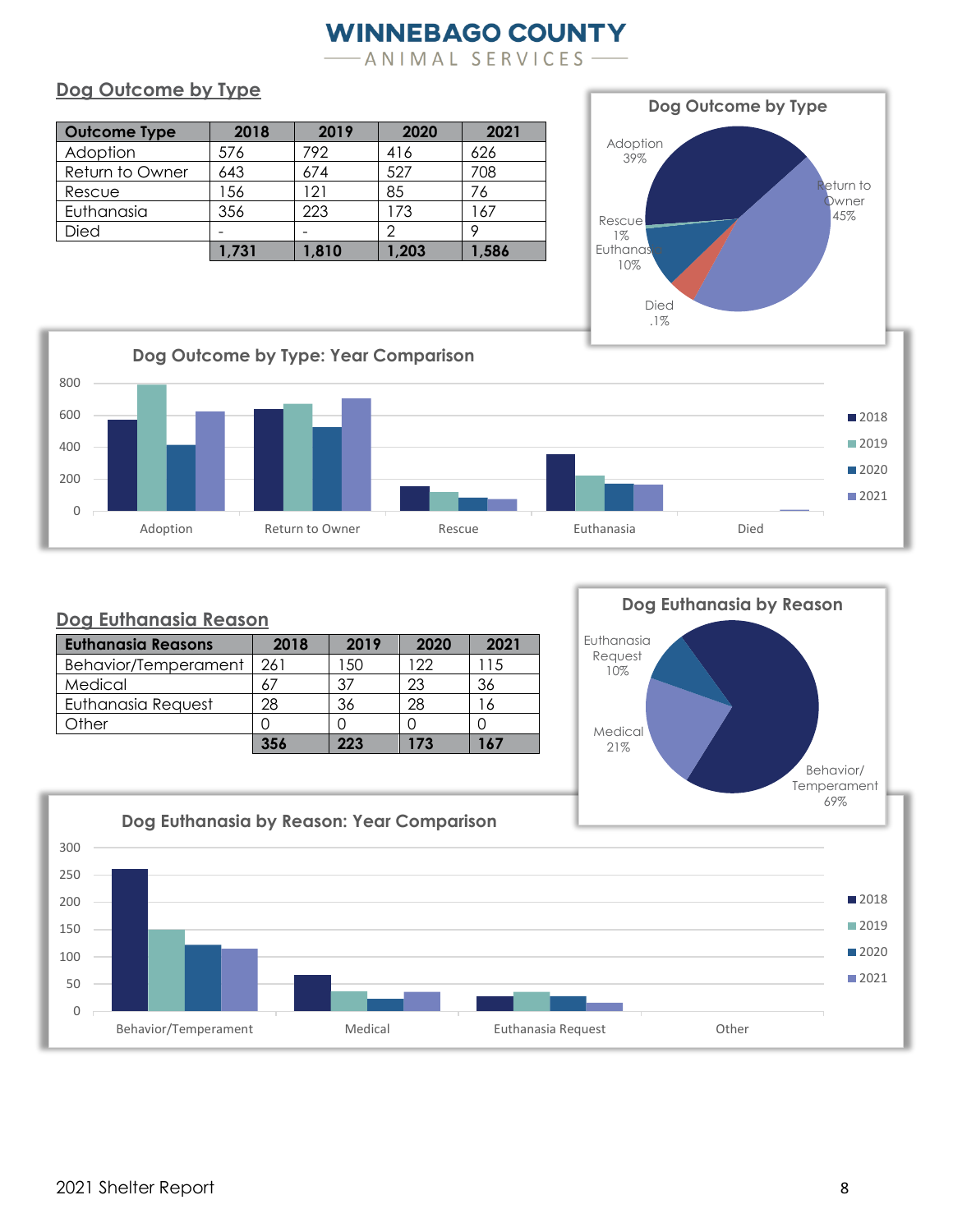ANIMAL SERVICES

#### **Adoption by Species**

During 2021, 2,599 animals were adopted. Of the 2,599 animals adopted, 70% were cats and 24% were dogs. Other adopted animals (6%) included guinea pigs, domestic rabbits, chickens, ducks, ferrets, rats, and pot-bellied pigs.



**Cat** 36% **Euthanasia**

1,500 **Adoption by Species: Year Comparison**



Dog Cat Catch Captain Catch Captain Captain Captain Communication of the Communication of the Communication of the Communication of the Communication of the Communication of the Communication of the Communication of the Co

#### **Euthanasia by Species**

During 2021, 588 animals were euthanized, which is a significant decrease compared to the 690 euthanasias performed in 2020 and the 926 performed in 2019.

Of the 588 animals euthanized 36% were cats, 34% were wildlife, and 29% were dogs. Other euthanasia (.1%) consisted of five domestic rabbits and one rat.



| <b>Species</b> | 2018  | 2019 | 2020 | 2021 |
|----------------|-------|------|------|------|
| Dog            | 356   | 223  | 173  | 167  |
| Cat            | 784   | 388  | 287  | 214  |
| Wildlife       | 312   | 277  | 229  | 201  |
| Other          | 125   | 38   |      | 6    |
| <b>Total</b>   | 1,577 | 926  | 690  | 588  |

0

200

400

600

800

0

500

1,000